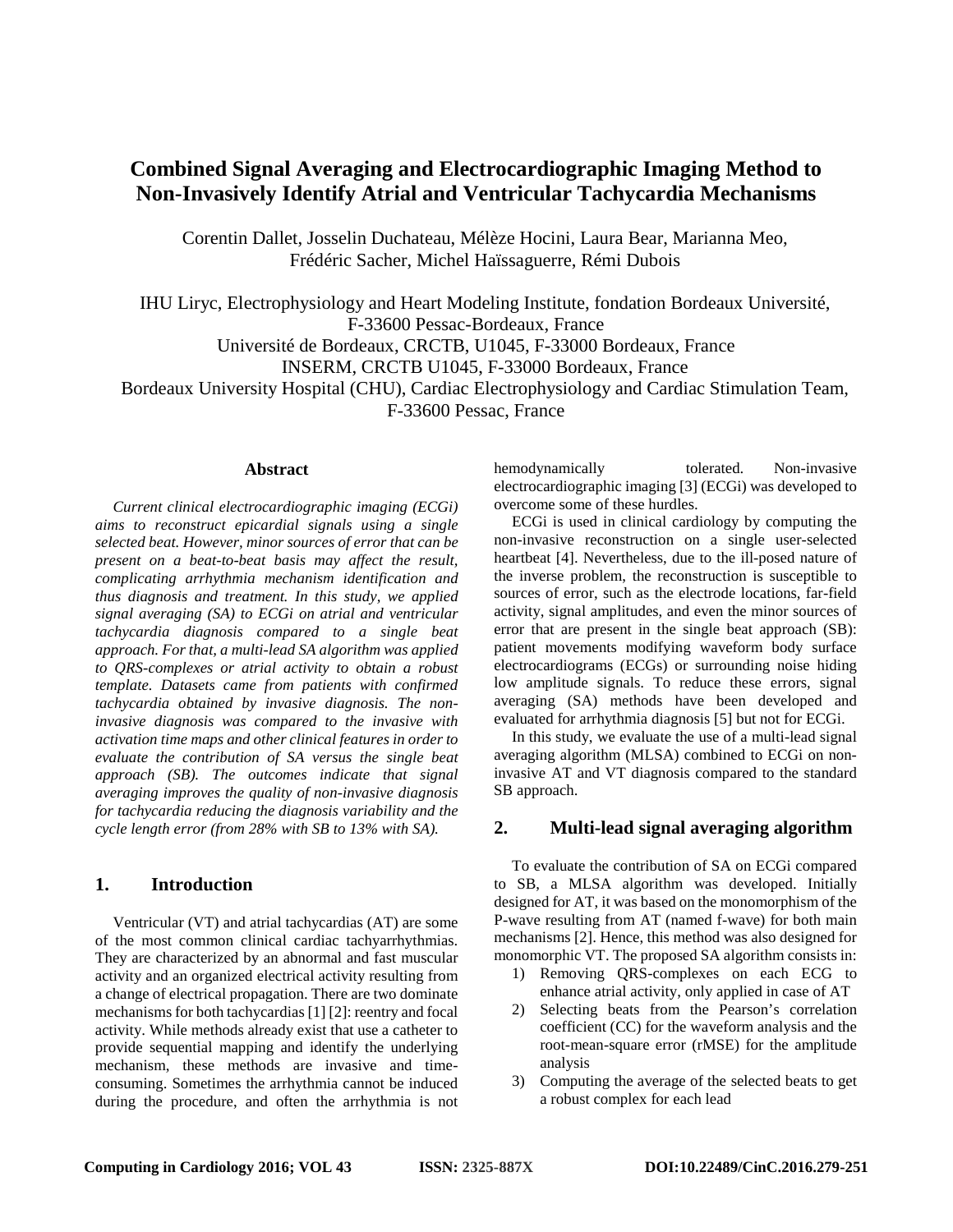The aim of step 2 is to select the most representative beats pursuing the following process: i) the beats are located and ii) selected, or rejected, from the waveform and amplitude analysis. This process is performed on a reference ECG signal, named  $\overline{ecg_{ref}}$ . It is computed applying, firstly, a reduced-rank principal component analysis (PCA) on the ECGs set to get, at the most, 95% of the global information [\[6\]](#page-3-5) and, secondly, a spatial averaging on the PCA-filtered ECGs. Then, after having located the beats with the cross-correlation between a manually chosen beat on  $\overline{ecg_{ref}}$  and  $\overline{ecg_{ref}}$ , a selection is done between the identified beats. For that, a CC and a rMSE matrices are computed for all the detected beats and only the most representative ones are preserved. At the end of step 2, theirs locations are known on  $\overline{ecg_{ref}}$  and thus on all the leads [\(Figure 1\)](#page-1-0):



<span id="page-1-0"></span>Figure 1. Example of  $\overline{ecg_{ref}}$  with selected beats. In case of AT, a QT-interval is defined empirically from the ECGs (around 450 ms) to not select T-waves.



Figure 2. Example of a resulting averaged AT beat on a lead. (a) Rejected and selected f-waves after step 3. (b) Resulting averaged f-wave.

Finally, during step 3, from the locations got at step 2 on

(ecg\_ref), an average beat is computed on each lead (Figure 2).

#### **3. Validation and comparison**

### **3.1. Database**

The database comes from patients with NaVX and/or CARTO system confirmed diagnosis acquired at Hôpital Haut-Lévêque. It includes 4 patients with monomorphic VTs; 8 post atrial fibrillation ATs in 6 patients (with  $n=3$ roof-dependent macro-reentries, n=2 cavo-tricuspid isthmus dependent (CTI-dependent) flutters, n=2 perimitral flutters and n=1 roof foci [\[2\]\)](#page-3-1). For each pathology, geometric information of the patient was acquired with computed tomography and body surface potentials were recorded with a 252-electrode vest (CardioInsight). Epicardial unipolar single beat electrograms (EGMs) were reconstructed using the method of fundamental solutions [\[7\].](#page-3-6)

#### **3.2. Comparison features**

To validate the proposed MLSA method and evaluate its contribution compared to SB, each selected beat (Section 2) was used to reconstruct a single beat EGM, simulating the current clinical process of ECGi with SB. Then, activation time maps, that allow identification of the underlying mechanism [\[2\],](#page-3-1) were computed from the reconstructed single beat EGMs using [\[8\].](#page-3-7) From these maps, two outcomes are extracted i) the ratio of correct to incorrect non-invasive diagnosis, from the invasive, showing the variability of SB analysis and ii) the overall number of patients with the correct non-invasive diagnosis when compared to the invasive for SB and MLSA analysis. For SB analysis, the diagnosis for each patient was defined from the most occurring activation time map ("winner takes all" approach).

For ATs, the cycle length was estimated from the previous maps as well as the reconstructed propagation in the coronary sinus, one of the clinical features to identify the propagation in the left atrium [\[2\].](#page-3-1) These features were compared to the invasive recordings. A student's t-test was used to determine differences between MLSA and SB data. Statistical significance was accepted for  $p < 0.05$ 

# **4. Results**

Table 1 displays the variability of the non-invasive diagnosis using SB on all the selected beats. Table 2 lists the number of correctly diagnosed tachycardia using, on the one hand, the proposed MLSA and, on the other hand, SB according to the "winner takes all" criterion (Section 3).

Table 1. Overall variability of the non-invasive diagnosis using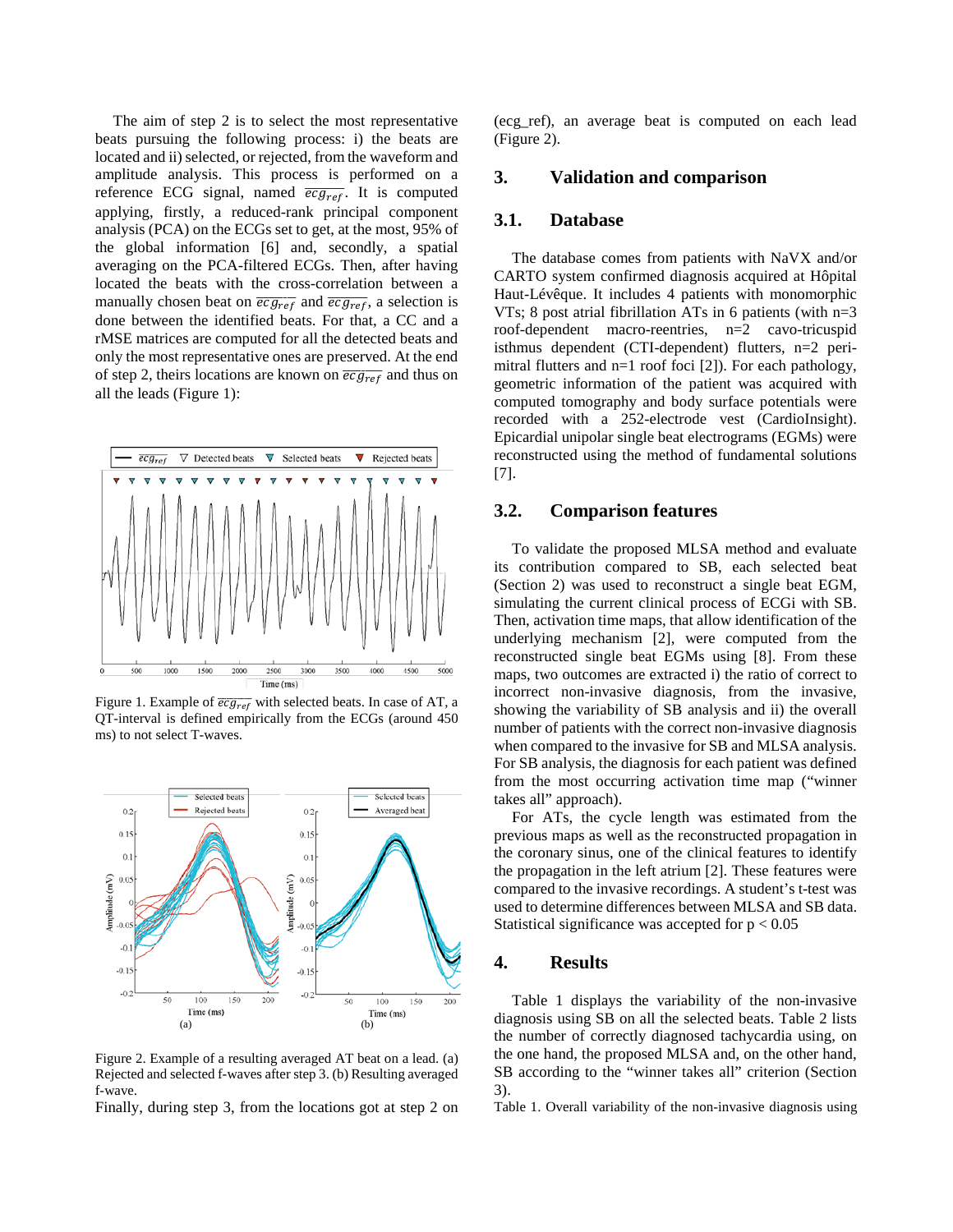SB on the 4 studied VTs and the 8 studied ATs.

|           | Nb. of selected beats<br>with correct diagnosis | Percentage of<br>correct diagnosis |
|-----------|-------------------------------------------------|------------------------------------|
| $VT(n=4)$ | 117 on 136 selected                             | 86.0%                              |
| $AT(n=8)$ | 61 on 154 selected                              | 39.6 %                             |

Table 2. Patient non-invasive diagnosis validation using MLSA *versus* SB for the 4 studied VTs and the 8 studied ATs.

|            | SB  | <b>MLSA</b> |
|------------|-----|-------------|
| $VT$ (n=4) | 4/4 | 4/4         |
| $AT(n=8)$  | 1/8 | 8/8         |

The two following figures show examples of noninvasive activation time maps obtained using the proposed MLSA. In [Figure 3-](#page-2-0)c, a crowding of isochrones on the posterior face gives the impression of a slow conduction area and therefore scar:



<span id="page-2-0"></span>Figure 3. Patient with isthmus dependent monomorphic VT (adapted from [\[9\]\)](#page-3-8). (a) Invasive activation map. (b) Invasive voltage map with low voltage in red and high in purple. (c) Noninvasive activation time map (10ms step isochrones).

[Figure 4](#page-2-1) shows an activation initiated and terminated on the roof of the left atrium, area bounded by the pulmonary veins, and rotated around it, characteristics of a macroreentrant AT from the roof:



<span id="page-2-1"></span>Figure 4. Patient with macro reentrant AT from the roof. (a) Twelve leads ECG. (b) Non-invasive activation time map (10ms step isochrones).

From these activation time maps, the cycle lengths were estimated for AT. [Figure 5](#page-2-2) displays the results in terms of cycle length with the absolute and relative AT cycle length error.



<span id="page-2-2"></span>Figure 5. Comparison of AT cycle length between MLSA and SB. (a) Absolute cycle length error. (b) Relative cycle length error.

For both MLSA and SB, coronary sinus propagation was correctly reconstructed for 6 AT cases of 8 as illustrated in [Figure 6](#page-2-3) and [Figure 7:](#page-2-4)



<span id="page-2-3"></span>Figure 6. Coronary sinus propagation in a patient with CTIdependent flutter. (a) Invasively recorded signals (b) Selected node locations. (c) Non-invasively reconstructed signals.



<span id="page-2-4"></span>Figure 7. Coronary sinus propagation in a patient with peri-mitral flutter. (a) Invasively recorded signals (b) Selected node locations. (c) Non-invasively reconstructed signals.

[Figure 6](#page-2-3) shows a patient in which the reconstructed and the recorded coronary sinus propagation were the same, *i.e.* from proximal to distal. In contrast, [Figure 7](#page-2-4) presents a